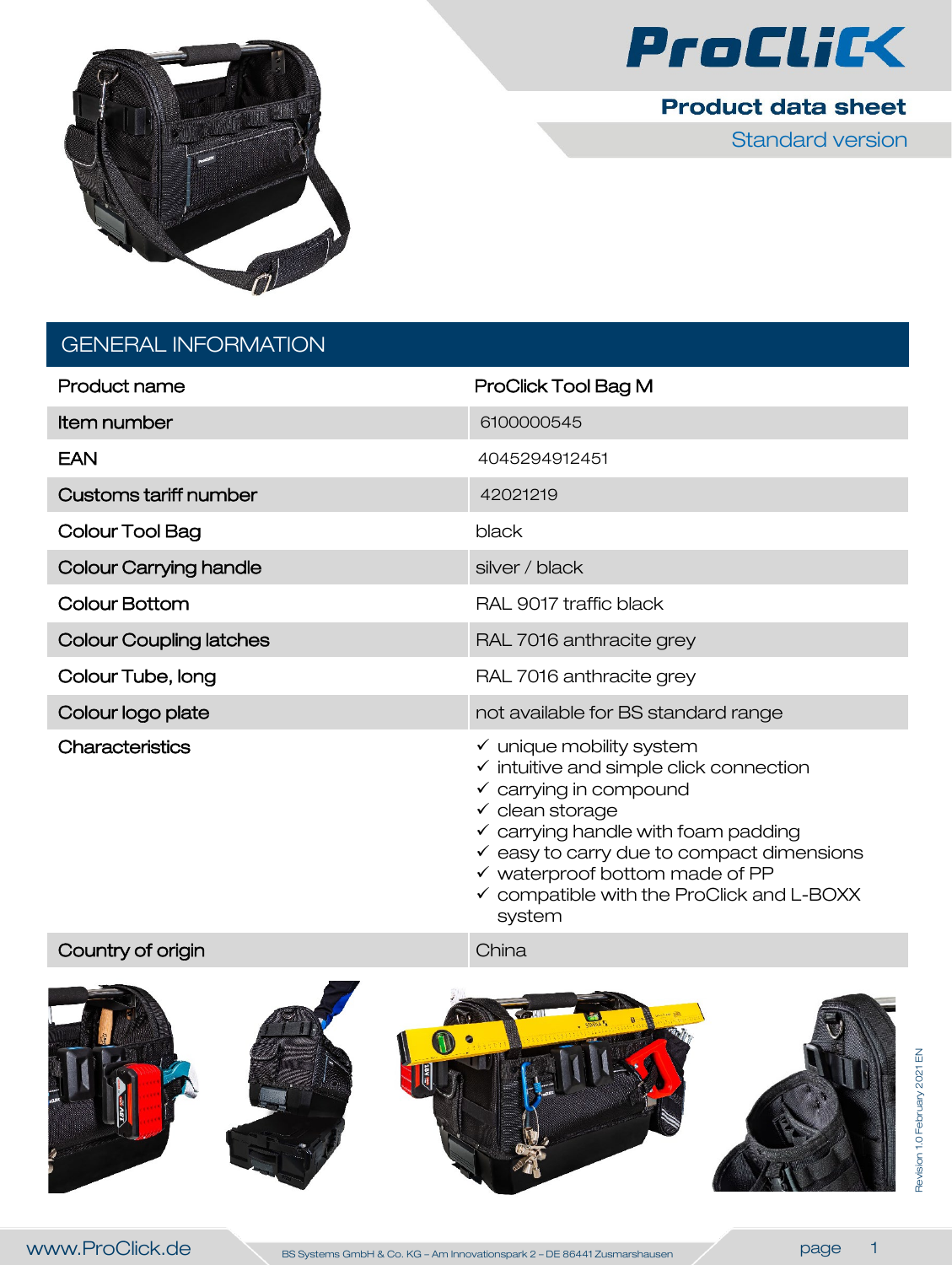



Standard version

| <b>TECHNICAL DATA</b>                         |                                                                                                                                                                                                                                                                                                                                                                                                                                                                                                                                                                            |
|-----------------------------------------------|----------------------------------------------------------------------------------------------------------------------------------------------------------------------------------------------------------------------------------------------------------------------------------------------------------------------------------------------------------------------------------------------------------------------------------------------------------------------------------------------------------------------------------------------------------------------------|
| Product name                                  | ProClick Tool Bag M                                                                                                                                                                                                                                                                                                                                                                                                                                                                                                                                                        |
| <b>Product category</b>                       | Open tool bag                                                                                                                                                                                                                                                                                                                                                                                                                                                                                                                                                              |
| Application                                   | Smart expansion of the product range to the<br>L-BOXX system and important connecting element<br>between L-BOXX and ProClick system                                                                                                                                                                                                                                                                                                                                                                                                                                        |
| <b>Material Tool Bag</b>                      | 1000D polyester with PVC coating                                                                                                                                                                                                                                                                                                                                                                                                                                                                                                                                           |
| <b>Material Carrying handle</b>               | Metal with foam padding                                                                                                                                                                                                                                                                                                                                                                                                                                                                                                                                                    |
| <b>Material Bottom</b>                        | Polypropylene, waterproof                                                                                                                                                                                                                                                                                                                                                                                                                                                                                                                                                  |
| <b>Material Coupling latches</b>              | Polyamide PA6                                                                                                                                                                                                                                                                                                                                                                                                                                                                                                                                                              |
| <b>Material Tubes</b>                         | Acrylonitrile butadiene styrene (ABS)                                                                                                                                                                                                                                                                                                                                                                                                                                                                                                                                      |
| Exterior in cm                                | $48 \times 24 \times 33$                                                                                                                                                                                                                                                                                                                                                                                                                                                                                                                                                   |
| Weight in kg                                  | 2,86                                                                                                                                                                                                                                                                                                                                                                                                                                                                                                                                                                       |
| Loading capacity in kg                        | 24                                                                                                                                                                                                                                                                                                                                                                                                                                                                                                                                                                         |
| Loading capacity handle in kg<br>(in bundles) | 40                                                                                                                                                                                                                                                                                                                                                                                                                                                                                                                                                                         |
| <b>Features</b>                               | $\checkmark$ 1 zipper pocket with side velcro closure<br>$\checkmark$ 8 outside pockets<br>$\checkmark$ 1 flap pocket with velcro closure<br>$\checkmark$ 1 spirit level holder with velcro closure<br>$\checkmark$ 16 tape loops (inside)<br>$\checkmark$ 3 tape loops for Holder storage<br>$\checkmark$ 2 UnitOrganizer<br>$\checkmark$ 2 D-rings for shoulder strap<br>$\checkmark$ 1 length-adjustable shoulder strap with padding<br>$\checkmark$ 8 reflective safety stripes<br>$\checkmark$ 1 carrying handle with foam padding<br>$\checkmark$ 2 coupling latches |
| Compatible with                               | ProClick Holder, ProClick Tool Pouches, L-BOXX,                                                                                                                                                                                                                                                                                                                                                                                                                                                                                                                            |

LS-BOXX, i-BOXX Rack, ProClick ClickTray M 74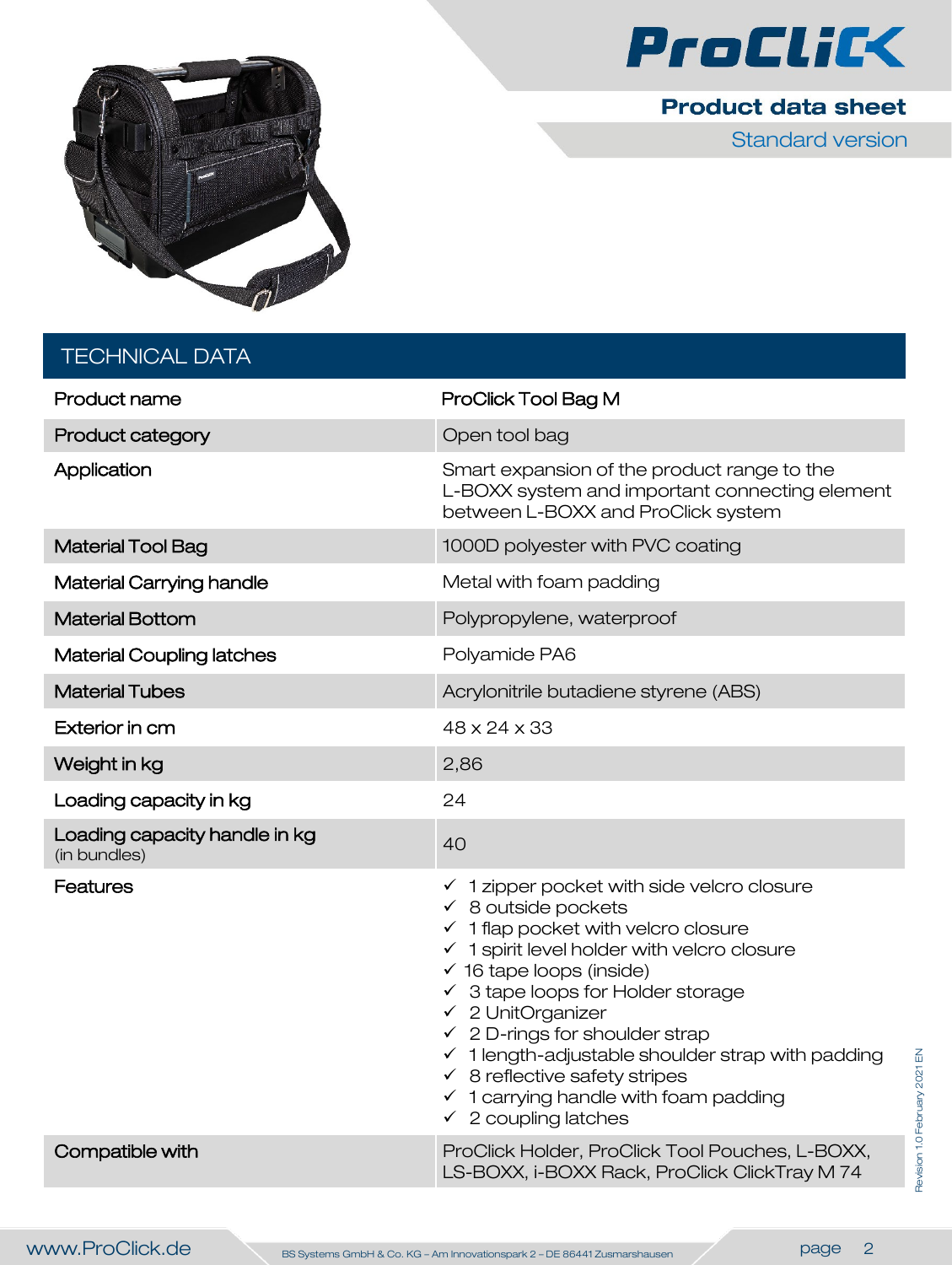

Standard version



### TECHNICAL DATA



- D-rings for shoulder strap  $(1)$
- UnitOrganizer for fixing ClickUnits  $\left( 2\right)$
- 3 ) flap pocket
- $\binom{4}{}$ elastic webbing for taking up the logo plate
- 5 bottom
- 6 coupling latches
- 7 carrying handle with foam padding
- polyester webbing loops for ProClick Holder storage 8
- $\mathcal{O}(9)$  webbing with velcro closure to store a spirit level
- (10) tube, long
- 11 ProClick logo flag
- 12) zipper pocket with side velcro closure and sturdy plastic interior lining
- 13 shoulder strap with padding
- 14 reflective safety stripes